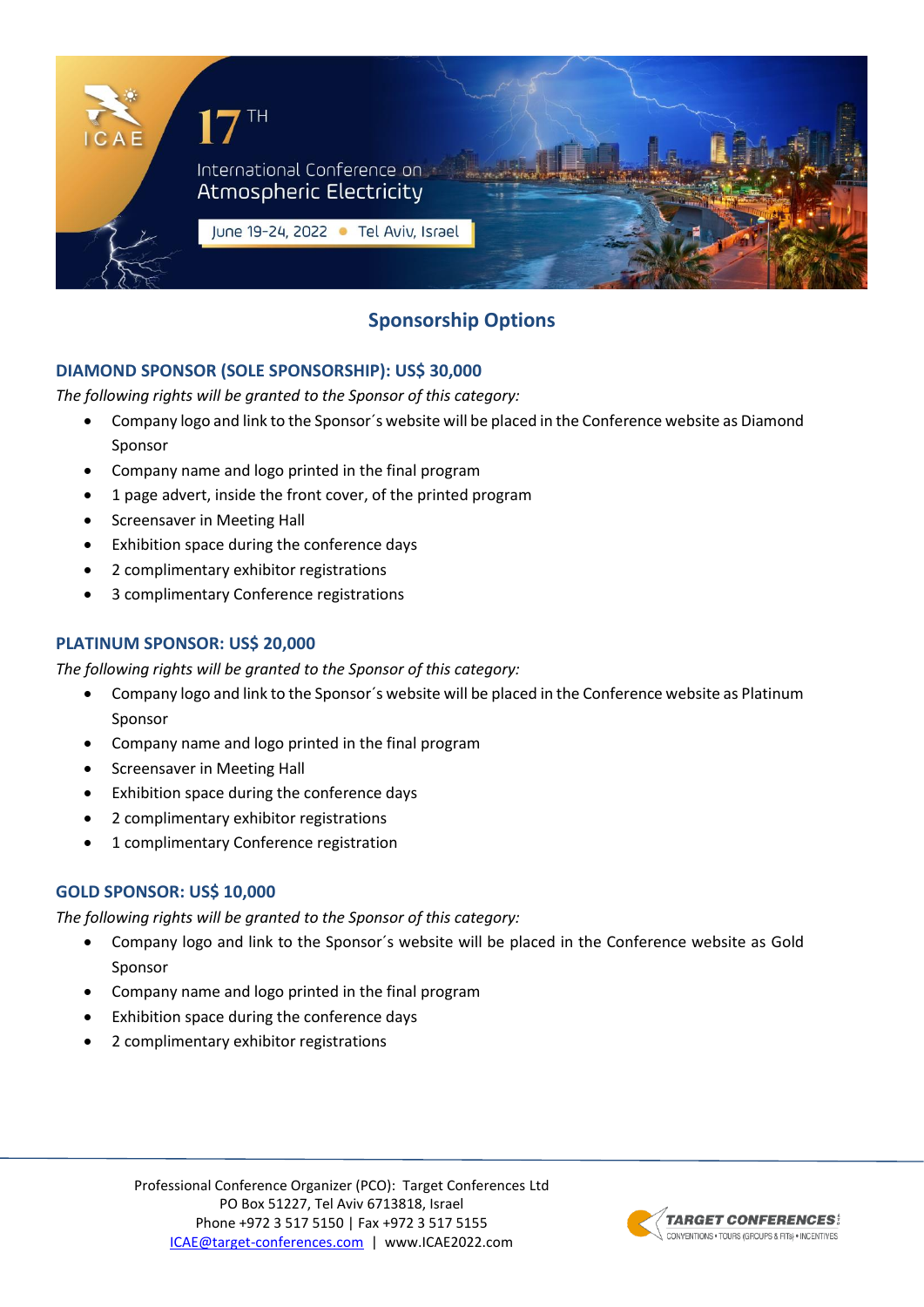

# **WELCOME RECEPTION (SOLE SPONSORSHIP): US\$ 10,000**

Exclusive Sponsorship of the Conference Welcome Reception.

*The following rights will be granted to the Sponsor of this category:*

- Inclusion of company logo on the Conference website and final program book as a Gold Sponsor
- Significant branding at the Welcome Reception
- Name & logo on Welcome Reception vouchers
- 2 complimentary Conference registrations

#### **SILVER SPONSOR: US\$ 5,000**

*The following rights will be granted to the Sponsor of this category:*

- Company logo and link to the Sponsor´s website will be placed in the Conference website as Silver Sponsor
- Company name and logo printed in the final program
- 1 complimentary Conference registration

## **EXHIBITION SPACE – LIMITED SPACE AVAILABLE: US\$ 4,000**

*The following rights will be granted to the exhibiting company:*

- 2m x 2m exhibition space
- 1 table, 2 chairs, electricity point
- 2 complimentary exhibitor registrations
- Inclusion of company logo in the final program as Exhibitors

## **ON-SITE PRINTED PROGRAM: US \$3,000**

*The following rights will be granted to the Sponsor of this category:*

- Acknowledgement including company logo on the program indicating that they are 'program sponsor'
- Company logo and link to the Sponsor´s website will be placed on the Conference website as Contributor

## **CONFERENCE BAGS (SOLE SPONSORSHIP): US\$ 2,500**

*The following rights will be granted to the Sponsor of this category:*

- Inclusion of company logo on the bags
- One piece of promotional literature in the bag
- Inclusion of company logo on the Conference website and final program, as a Contributor